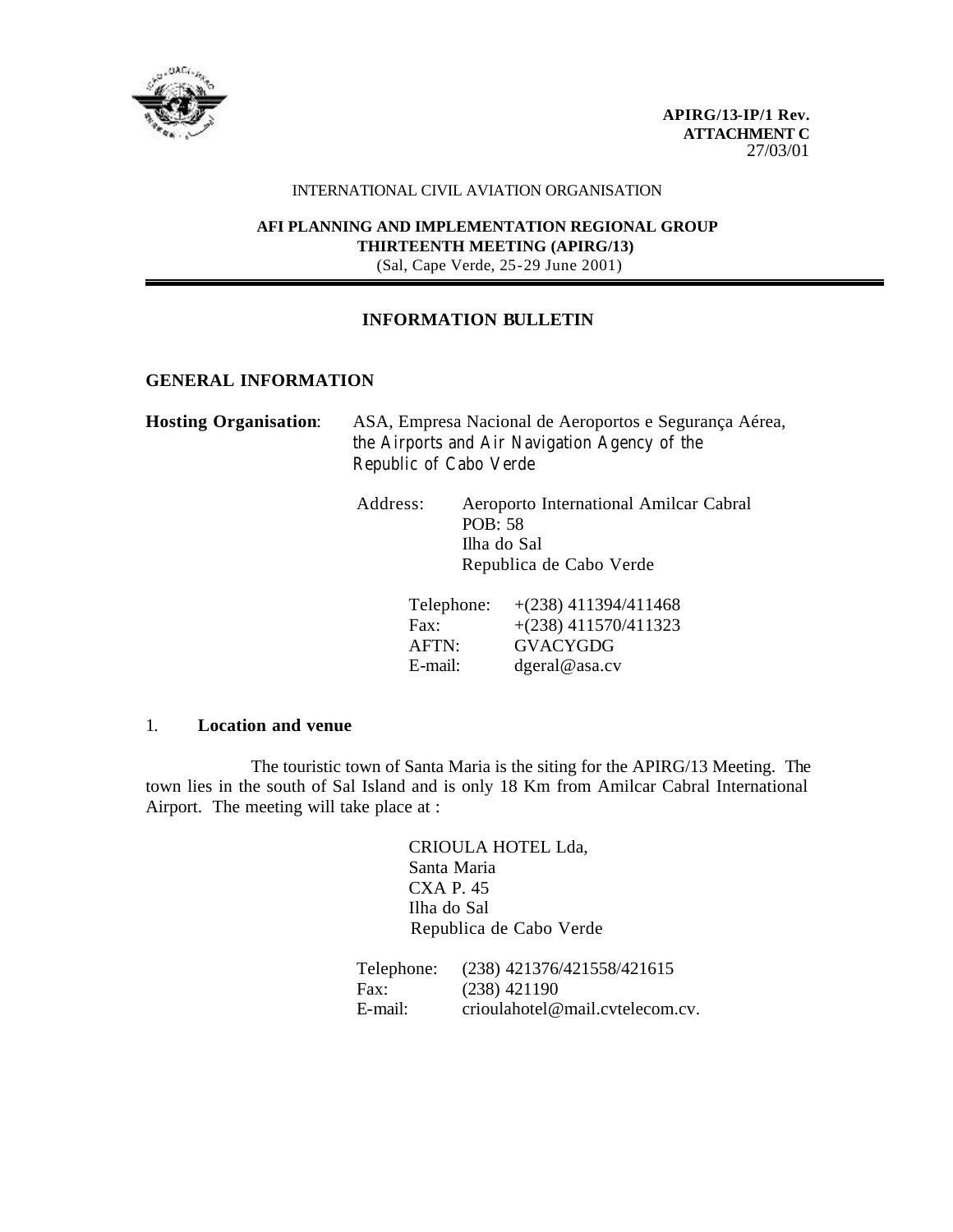## 2. **Language**

The meeting will be conducted in English and French, and simultaneous interpretations will be provided.

## 3. **Opening Session**

The opening session of the meeting will take place at **10.00 Hours** on Monday 25 June 2001 where all the subsequent sessions will also be held.

The provisional agenda is attached to the letter of invitation.

# 4. **Registration**

The registration of participants will take place at the site of the meeting on Sunday 24 June 2001 from **1400 to 1700 hours** and on Monday 25 June 2001 from **0800 to 0945 hours**. Participants may wish to register early. They will be given a badge to be worn at all times during the sessions of the meeting.

## 5. **Officers and Secretariat**

The Secretary of the Meeting is **Mr. A. Cheiffou** ICAO Regional Director WACAF Office. He will be assisted by **Mr. L. Mollel**, Regional Director ESAF and the Officers from Dakar and Nairobi Offices of ICAO. **Mr. V. Zubkov,** Chief Regional Affairs Office, ICAO Headquarters will also assist the meeting.

## 6. **Hotel reservations**

ASA, the Hosting Organization, has negotiated accommodated rates for the following suggested Hotels, all located in Santa Maria and very close to each other. All prices include breakfast.

# a) **Crioula Hotel Lda, (Site of the APIRG/13 Meeting)**

Rates: Single room: 5250 ECV (Cape Verdean Escudos) Double room: 7500 ECV (Prices include Breakfast) Accepted Credit Card: VISA Telephone:  $+ (238) 421654/421376$  $\text{Fax}: \quad + (238) \, 421190$ E-mail: crioulahotel@mail.cvtelecom.cv.

# b) **Hotel Dja'd Sal Holiday Club**

Rates: Single room: 7500 ECV (Cape Verdean Escudos) Double room: 9000 ECV (Prices include Breakfast) Accepted Credit Card: Master Card Telephone: +(238)421170<br>Fax: +(238)421070  $+(238)421070$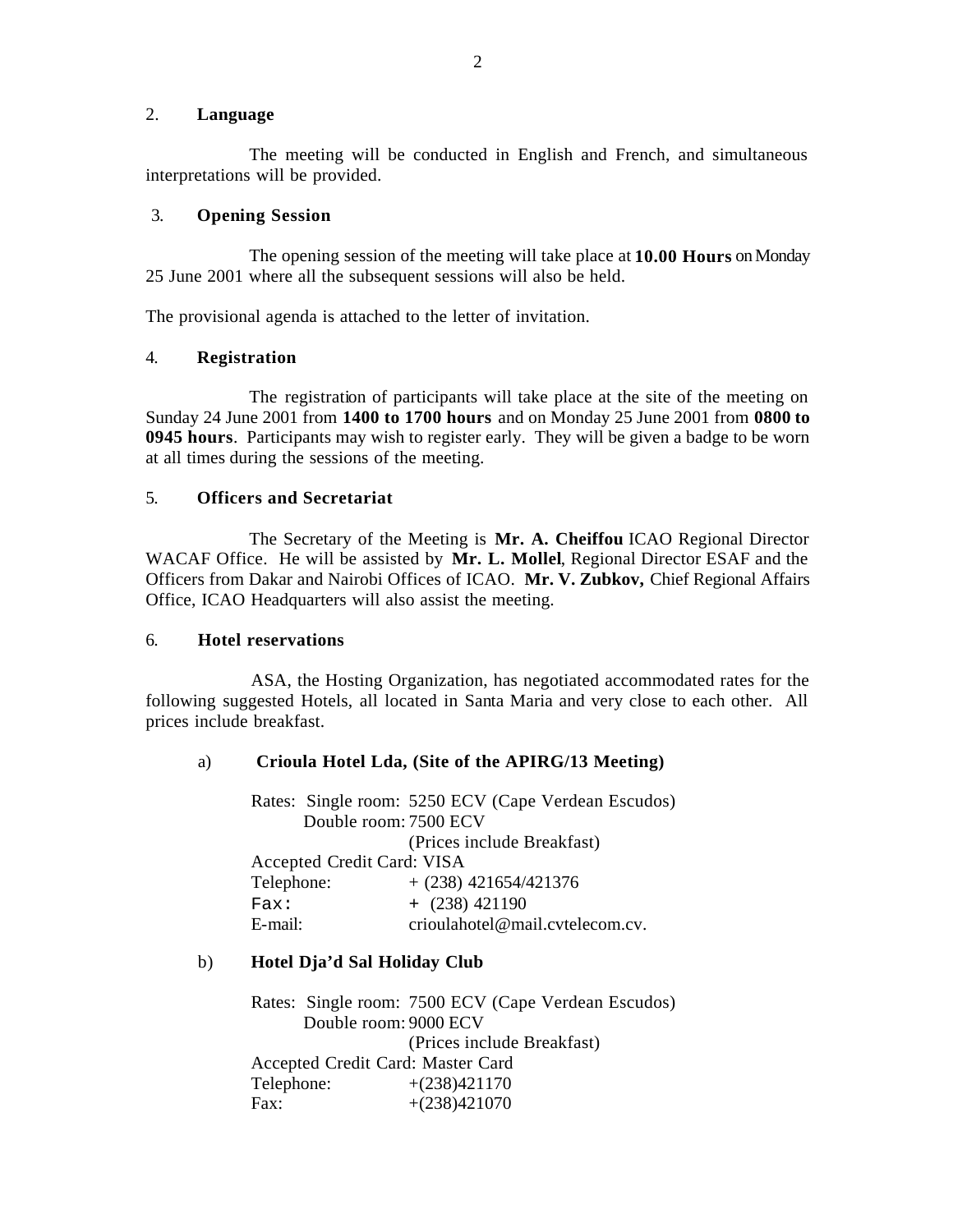#### c) **Hotel Morabeza**

Rates: Single room: 4378 ECV Double room: 3478 ECV x 2 (Prices include Buffet Breakfast) Accepted Credit Cards: VISA, Master Card and American Express Telephone: +(238)421021/421007 Fax:  $+(238)421005$ 

## d) **Hotel Belorizonte**

Rates: Single room: 5950 ECV Double room: 7300 ECV (Prices include Buffet Breakfast) Accepted Credit Cards: VISA, Master Card and Eurocard Telephone: +(238)421045/421080/421090 Fax:  $+(238)421210$ 

## e) **Hotel Albatroz**

Rates: Single room: 4120 ECV Double room: 6180 ECV (Prices include Buffet Breakfast) Telephone: (238) 421300 Fax: (238) 421302

#### f) **Oasis Atlantico Grupo**

Rates: Single room: 9300 ECV Double room: 11650 ECV (Prices include Buffet Breakfast) Telephone: (238) 421050 Fax: (238) 421210

## g) **Hotel Central**

Rates: Single room: 4500 ECV Double room: 5500 ECV (Prices include Buffet Breakfast) Telephone : (238) 421500 Fax: (238) 421530

## h) **Santa Maria Beach**

Rates: Single room: 3000 ECV Double room: 4000 ECV Extra bed : 1300 ECV (Prices include Buffet Breakfast Telephone : (238)421450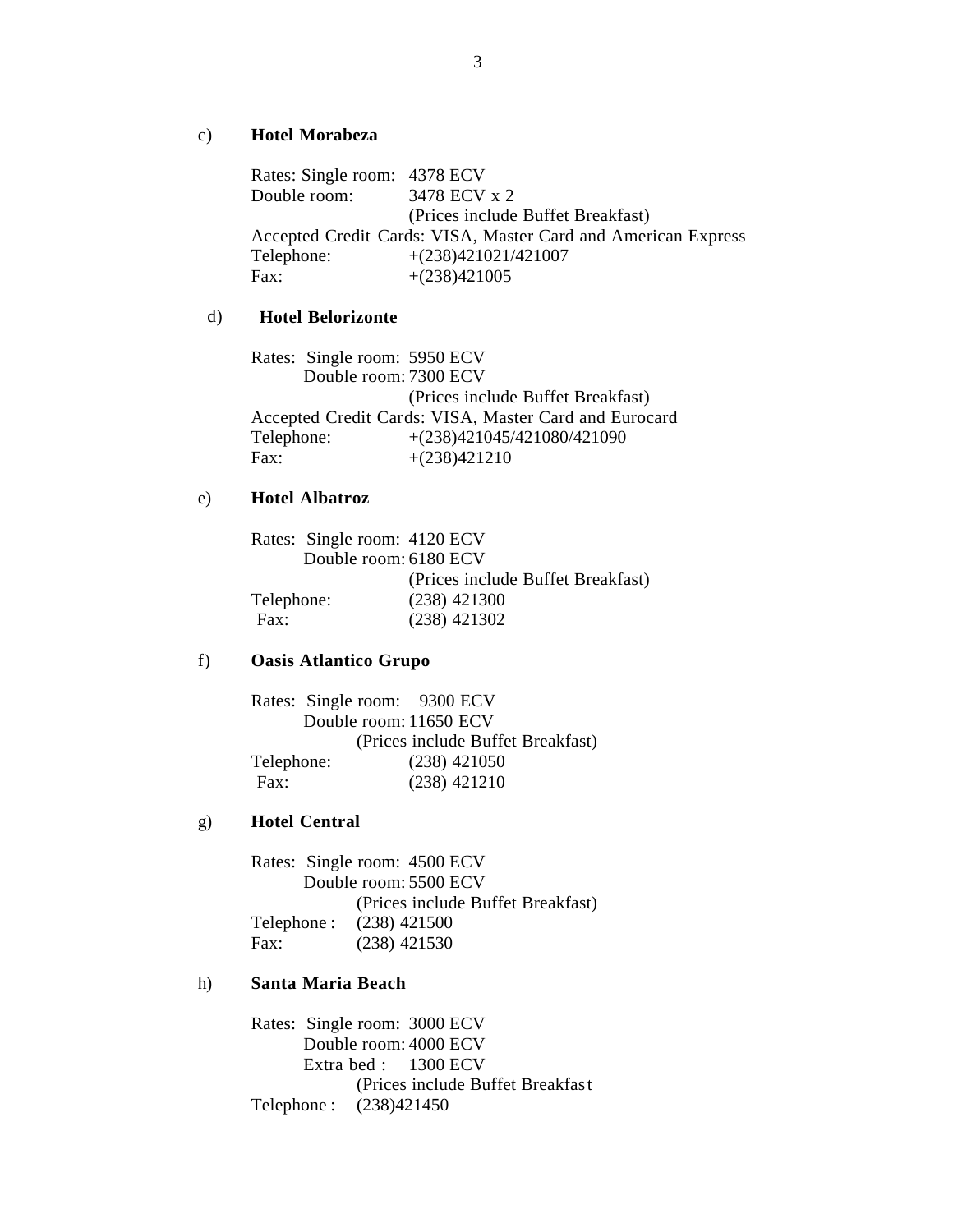Fax: (238) 421478

## i) **Odjo D'Agua Hotel**

Rates: Single room: 5315 ECV Double room: 8155 ECV (Prices include Buffet Breakfast Telephone: (238) 421400 Fax: (238) 421430

All these hotels are located in front of the Santa Maria beach and have restaurants, bars, swimming pools, and other entertainment facilities.

ASA is at delegate's disposal for their hotel reservation. For hotel requests delegates must contact, as soon as possible, the following address:

> ASA Air Navigation Direction ATT: Mr. José Rodrigues FAX: +(238)411323, 411570 Tel.: +(238)411372, 411394, 411468 Mobile: +(238)912809 E-mail : dna@asa.cv

**Note**: Booking up to 30 days before is strongly recommended. The Delegates who elect direct reservation must refer in their request that they are APIRG/13 Meeting participants.

## 7. **Transportation**

ASA is honoured to provide transportation to the Meeting Delegates between the Amilcar Cabral Airport and the selected Hotels. In this regard, Delegates are requested to inform arrival date as well as flight number to the above-referred address.

**Note**: Delegates transiting via Francisco Mendes Airport (Praia) are requested to inform flight number and arrival date at that airport to the same address.

#### 8. **Exchange rate**

The national currency is Escudos (ECV). The present exchange rates for the main currencies are:

| C  | US\$ 1.00 (US Dollar)        | 116,758 ECV |
|----|------------------------------|-------------|
| C. | 1FF (French Franc)           | 27,970      |
| C. | 100 Pesetas                  | 64,181      |
| C. | 1 Rand                       | 14,92029    |
| C. | 100 PTE (Portuguese escudos) | 53,266      |
|    | 1 GBP                        | 169,179     |